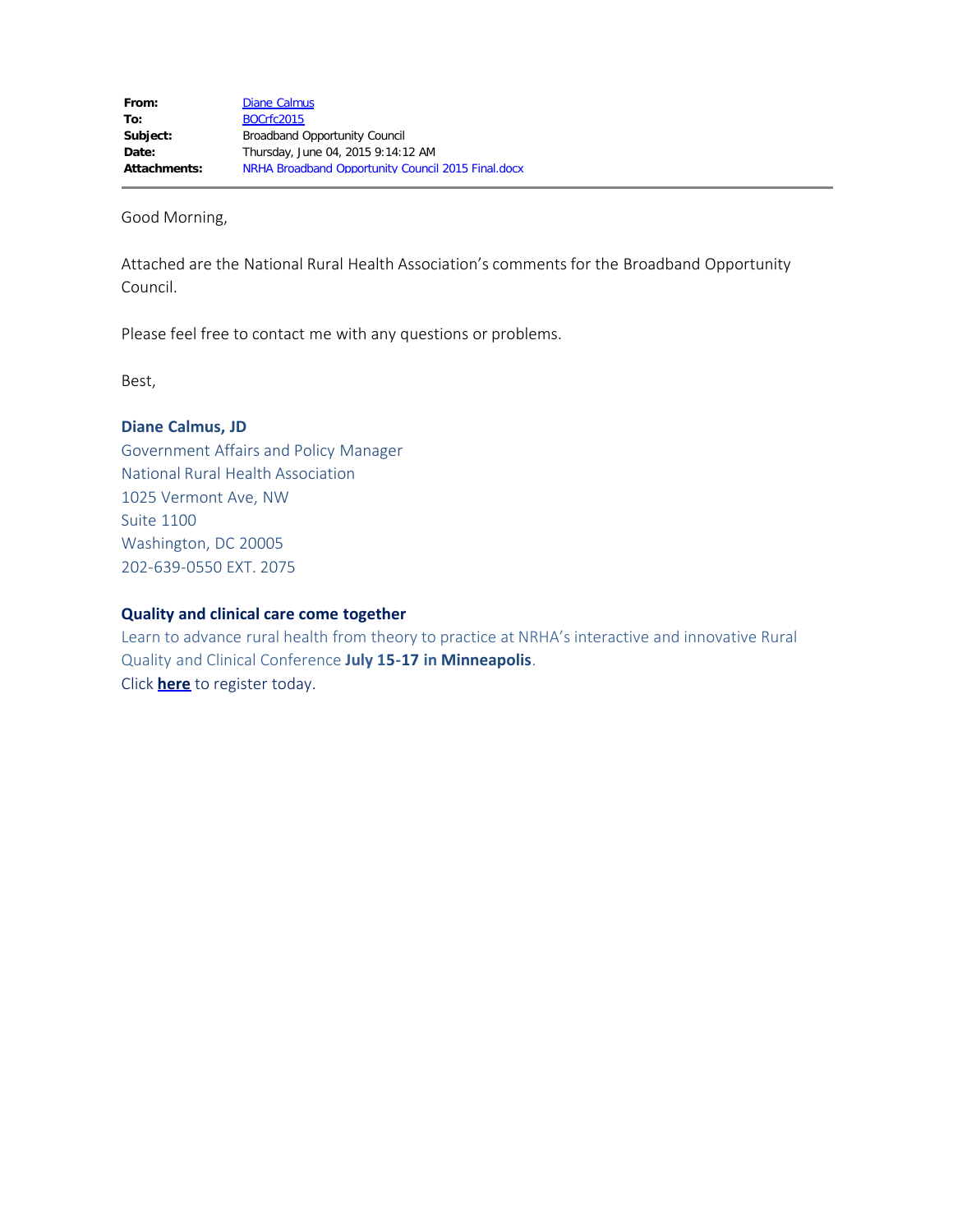Headquarters 4501 College Blvd, #225 Leawood, KS 66211 816-756-3140 Fax: 816-756-3144



**Government Affairs Office** 1108 K Street NW  $2<sup>nd</sup>$  Floor Washington, D.C. 20005 202-639-0550 Fax: 202-639-0559

**NATIONAL RURAL HEALTH ASSOCIATION** 

February 12, 2015

National Telecommunications and Information Administration U.S. Department of Commerce 1401 Constitution Avenue NW., Room 4626, Attn: Broadband Opportunity Council Washington, DC 20230.

# **Re: Broadband Opportunity Council Notice and Request for Comment**

Dear Broadband Opportunity Council,

The National Rural Health Association (NRHA) is pleased to offer comments as stakeholders on expanding broadband deployment and adoption. We appreciate your commitment to improving rural America's broadband access, and look forward to our collaboration to ensure our mutual goals are met.

NRHA is a non-profit membership organization with more than 21,000 members nation-wide that provides leadership on rural health issues. Our membership includes nearly every component of rural America's health care infrastructure, from hospitals to individual patients. We work to improve rural America's health needs through government advocacy, communications, education and research.

Broadband capacity is critical for health care in rural America. Broadband access enables rural providers to transfer large EHR files, run telehealth services, monitor and develop assistive technologies, and to keep up with other emerging health technologies. Robust health IT systems are essential for narrowing the access gap in rural America by leveraging health care providers in rural communities as well as those that connect through telemedicine, interoperable electronic health records, and other health technologies that continue to develop.

While schools and libraries are natural allies in expanding access to broadband in rural America**,**  for rural health care, broadband access can literally be a matter of life and death. Because of this, health care providers must be the central focus for the need to expand broadband access in rural communities. Technology that relies on broadband offers the opportunity for health care providers to expand their reach into rural America, transmit information between providers, connect rural professionals with opportunities for continuing education, and ensure patients have access to quality local health care.

# **www.RuralHealthWeb.org**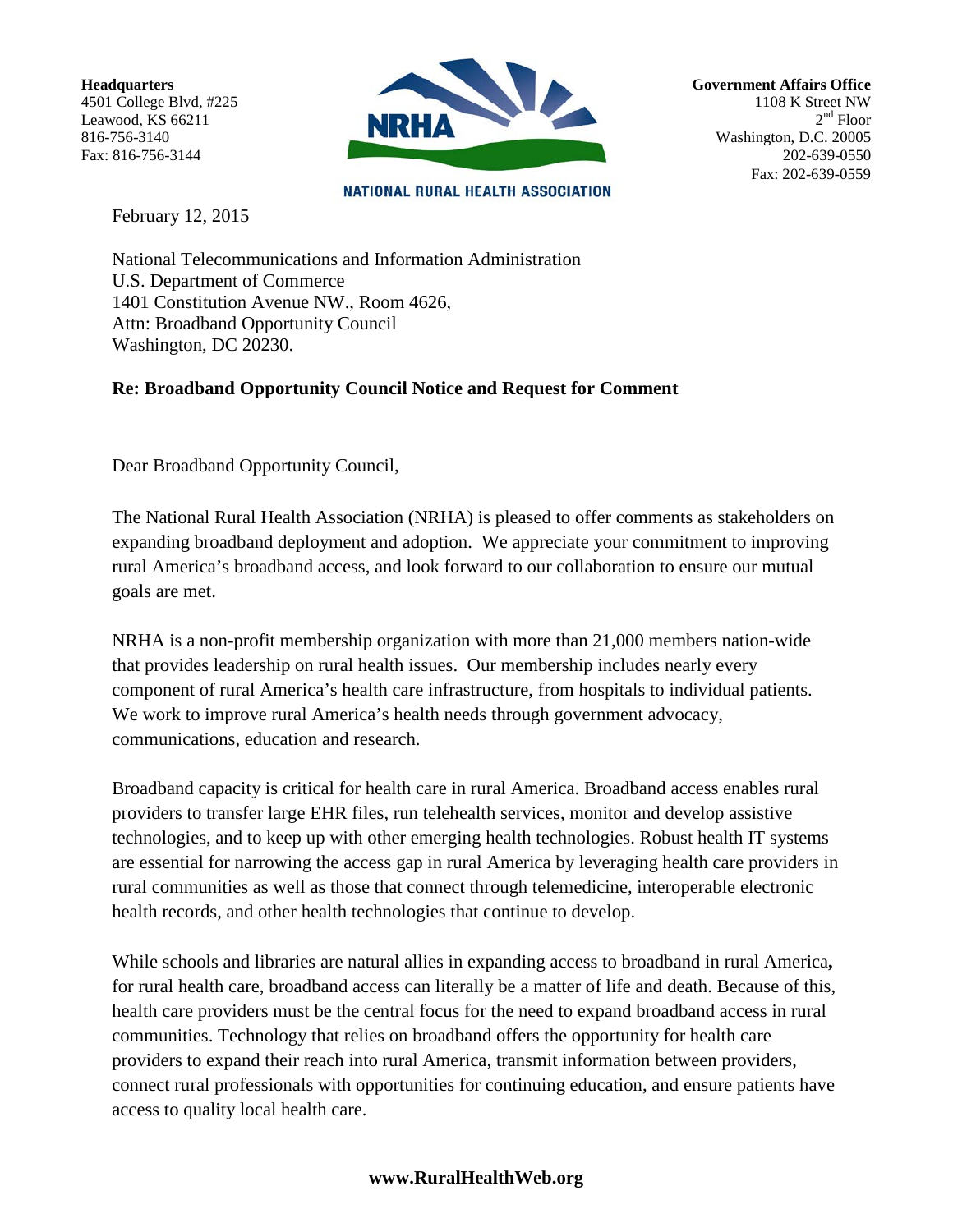Rural America's health providers face significant barriers in access to a robust broadband network. Lack of clear financial incentives and access to capital, coupled with long distances between sites, contributes to a system in which rural providers are in danger of being left behind in the digital divide. In contrast, the benefits of broadband and a fully integrated health information technology system have the potential to address many of rural America's current health care hurdles.

While many positive steps have been taken by the federal government to expand broadband access to rural America, there is still a great deal of work to be done. NRHA believes there are some hurdles within the current framework that can be eliminated in order to achieve our shared objectives.

First, we urge the Commission to increase its efforts to foster interagency collaborations. While we applaud the use of the specialized expertise of the various federal agencies, we believe that this approach has led to silos of information and programs that compete rather than complement other programs with similar aims. Instead, a lead agency should coordinate among the various involved federal agencies to avoid duplication of efforts and to eliminate unnecessary and often confusing different program requirements from different agency partners.

The programs need to minimize administrative burdens on community partners. NRHA is concerned that many providers face significant burdens in navigating the complicated application and administrative process associated with this program. Further, difficulties in hiring and retaining staff with the skills necessary to navigate complex federal requirements coupled with the technological skills is difficult in rural America. Many rural health providers, though eligible, will not receive benefits simply due to the associated paperwork and filing requirements overtaxing their available staff.

For example, the Rural Health Care Pilot Program presented significant administrative burdens on health providers. Rural providers, who have problems with staffing professionals as it is, simply did not have the resources to staff individuals specifically charged with the administrative requirements set forth in this program. These administrative burdens set communities up to fail, or merely discourage them from participating in the first place.

Rural America is complex and diverse, a one size fits all approach will not meet the unique needs of each community instead a flexible approach is required. Each community will need to identify the unique needs and characteristics of that community then work with federal partners to devise a plan specific to that community to ensure success. Program requirements need to be tailored to the needs and resources of a given community. Programs must be designed to work with the small entities that form the infrastructure of the rural community. This needs assessment needs to look at the lifespan of the program and on sustainability after the work with the federal partner is complete.

## **www.RuralHealthWeb.org**